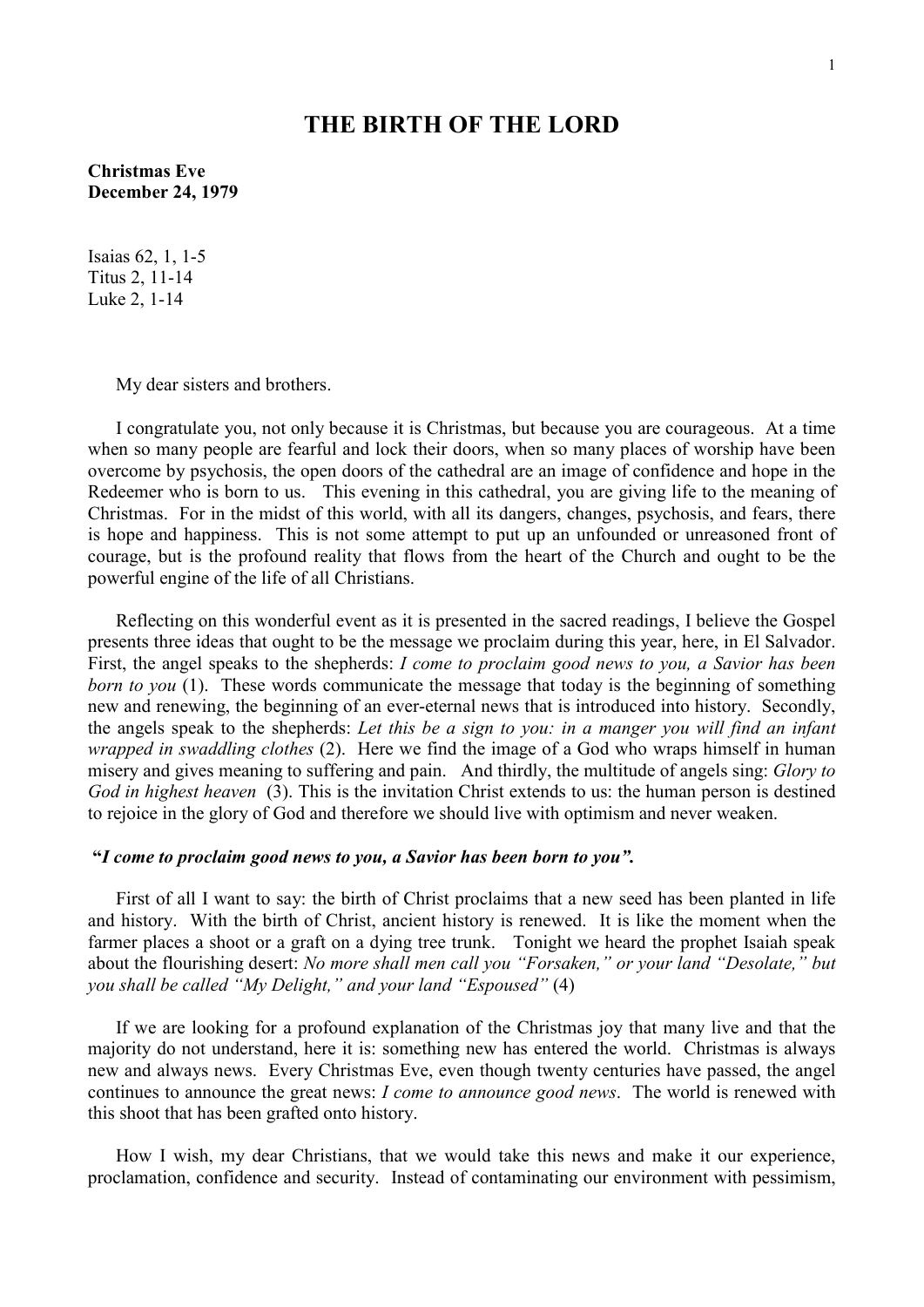sadness, psychosis and fear, let us inspire it with the confidence of the angel: *I come to announce good news*. Though catastrophes assault us, there is renewal. God has come and the Spirit of God makes all things new. (5)

How many changes have occurred in history since the birth of Christ. Yet this Kingdom of God that Christ established in the world enlightens these new times. There is not enough time tonight to list all the profound changes in history that have been inspired by that most pure and holy Kingdom of God that is preserved in the Church of Jesus Christ.

 Today in El Salvador we are experiencing a time of renovation. Many compare this time to the experience of childbirth. The nation is giving birth to a new age and therefore there is pain and anxiety, there is blood and suffering. But as Christ tell us: at the moment of childbirth the mother experiences pain and suffering, but when the new child is born she forgets all these pains. (6) These sufferings will also pass! The joy that will remain flows from the fact that at this time we are Christian, with faith in Christ who did not allow us to succumb to pessimism.

Tonight I would like to shout over all the fields of El Salvador the wonderful news of the angels: *Do not fear, a Savior has been born* (7). What tonight seems unsolvable, what appears to be a dead-end street, God is filling this space with hope. Tonight is a night for optimism, for though we do not know how, yet it is certain that God will enable our nation to survive. For in this new time the wonderful news of Christ is shining bright *that makes all things new*. (8) When the cycles of history, however, have grown old, the great news and the wonderful renewal of the Spirit of Christ will spring up again and renew history, a renewal that began on that first Christmas Eve that we commemorate tonight.

## *"This will be the sign: you will find an infant wrapped in swaddling clothes"***.**

The gospel tells us that Jesus was wrapped in swaddling clothes and sleeping in a manger. When John the Baptist sent his disciples to ask the Redeemer: *Are you the one who is to come or should we look for another* (9), Jesus sent them back with this message: *The blind regain their*  sight, the lame walk, lepers are cleansed, the deaf hear, the dead are raised, --- and the best of all --- *the poor have the good news proclaimed to them. And blessed is the one who takes no offense at me*.

This is Jesus' message: wrapped in swaddling clothes, resting in a manger, poor like the most poor. I believe that not even the poorest person was born in a cave or on a pile of hay because there was no bed where his poor mother could give birth. Christ, the most poor, wrapped in swaddling clothes is the image of a God who humbled himself. We refer to what theology calls *kenosis:* a God who empties himself of all glory to appear as a slave and allows himself to be crucified and buried like a common criminal.

 This descent of God has great significance. Tonight we do not look for God among the opulence of the world, or among the idolatries of wealth or among those eager for power or among the intrigues of the powerful. God is not there. Let us look for God with the sign announced by the angels: resting in a manger and wrapped in swaddling clothes made by the humble peasant woman of Nazareth --- poor swaddling clothes and a little hay on which this God-made-man rested, on which this King of the ages becomes accessible to humankind as a poor child.

Today is the time to look for this child Jesus, but do not look for him in the beautiful images of nativity sets but look for him among the children lacking proper nutrition who have gone to sleep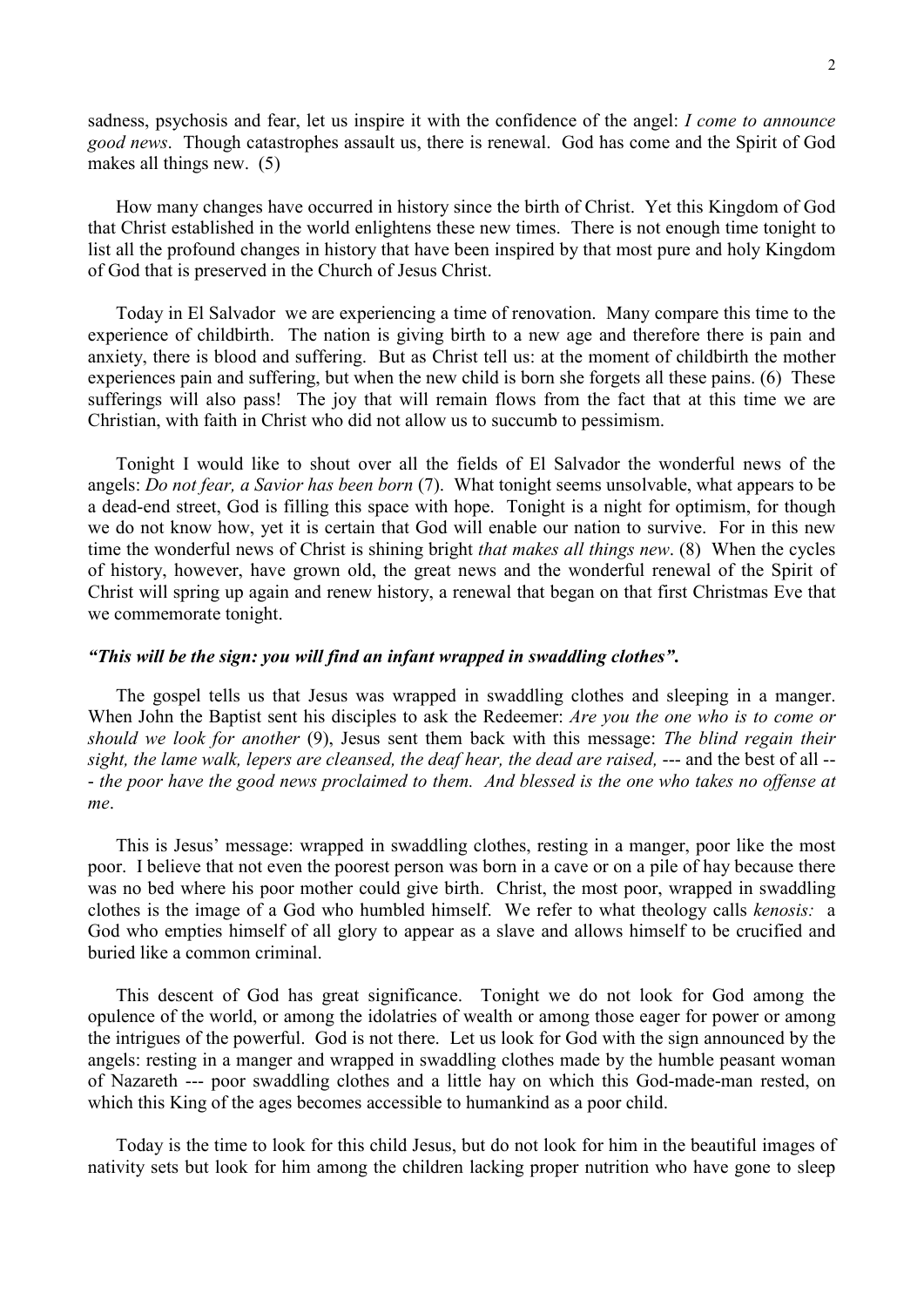this evening with nothing to eat. Let us look for him among the poor newspaper boys who sleep in the doorways wrapped in today's paper. Let us look for him in the shoeshine boy who perhaps has earned enough to buy a small gift for his mother. Let us look for him in the newspaper boy who, because he did not sell enough papers, is severely reprimanded by his stepfather or stepmother. How sad is the history of these children. Yet Jesus takes on all of this tonight. Or let us find Jesus in the young peasant or worker or those unemployed or those who are ill tonight. Everything is not joyful. There is much suffering, many broken homes. There is much suffering and poverty.

Let us not look on all of these situations like demagogues. The God of the poor has taken on all of this and he teaches us that human suffering has a redemptive value, a value that redeems the world of poverty, suffering and the cross. There is no redemption, however, without the cross. When I say this I do not mean that the poor should be passive. So often we are accustomed to repeat the phrase: "It is God's will that you should be poor, on the margins of society, hopeless." No! This is not true! God does not desire social injustice; once injustice exists, however, God speaks of it as the great sin of the oppressor. The greatest violence resides in those who deprive so many others of happiness and in those who kill by starvation so many children deprived of proper nutrition. God demands justice and yet he is also saying the same thing to the poor that Jesus said to the oppressed: carry your cross. You will save the world if you give to your suffering a restlessness for salvation and are not conformist with your situation. You will save the world if you die in your poverty, yet longing for better times. You will save the world if you make you whole life a prayer and clothe yourself in those elements that attempt to liberate the people from this situation.

The Pope reminded us about this when he spoke about Mary during his recent trip to Mexico. He said Marian Devotion is not for the weak,<sup>1</sup> for Mary knew how to endure the flight into Egypt, the desert, marginalization, poverty, and oppression. Mary, the daughter of a people dominated by the Roman Empire, saw her son taken prisoner, tortured and unjustly crucified. Mary raises her voice in holy rebelliousness and says to God: *Disperse the arrogant of mind and heart; throw down the rulers from their thrones and lift up the lowly and help those who trust in your mercy* (10).

This is the Christ who is born and who teaches the poor nations, the innkeepers, those harvesting coffee on these cold nights, and those working in the cotton mills on hot days that all of this has a meaning. Let us not lose this sense of suffering. My dear brothers and sisters, if there is one thing that causes me great sadness at this time when El Salvador is being redeemed, it is this: there are many false redeemers who are ruining the power of redemption that resides in our people, namely, their suffering, and these false redeemers are converting this hunger and marginalization into demagogy. There is no reason to become desperate or resentful for we are invited to wait for the justice of God and know that all of this must change. Yet if it is necessary we must be willing to die as so many others have, but die with hope that arises from our Christian faith.

Oh how I want to speak to you on this Christmas Eve about this Child in swaddling clothes and resting in the hay and about the sublime value of poverty. Oh I want all of us to reflect on these mysteries and give a divine value to our own small and great sufferings. Let us this night intensify our intention to offer all our sufferings to God. May the sacrifice of our sufferings be changed on the sacrificial altar into the host that redeems and sanctifies our life, our home and our society.

If there were less demagogy and more sanctity in the poor then very quickly our land of El Salvador would see salvation. If we knew how to embrace today the message of the poor child, of the humble child, of the one who emptied himself to save the world. Tonight we that the people of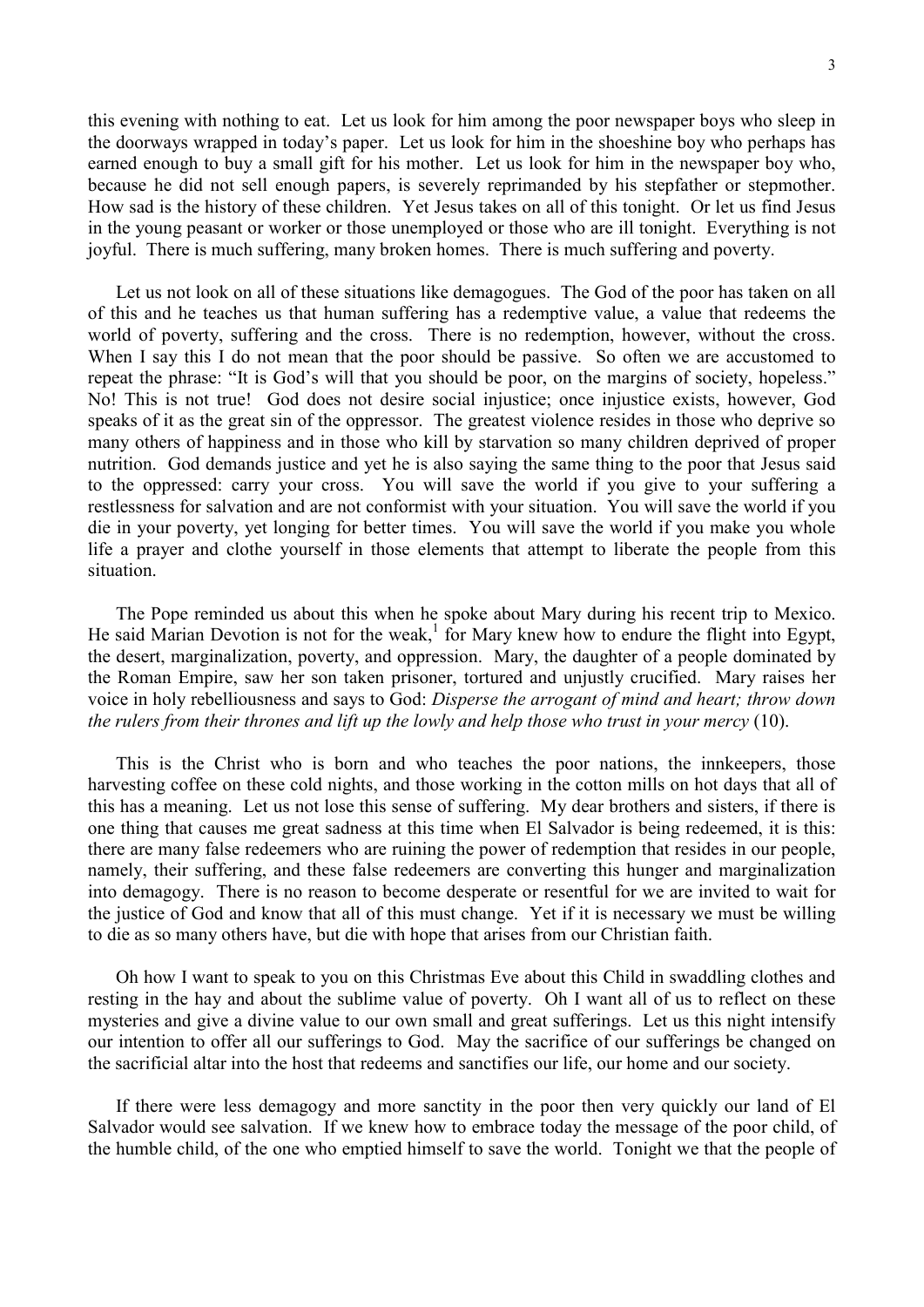El Salvador are very much like Jesus in Bethlehem, for we are a poor people and we present ourselves to God in the same way that Mary and Joseph and Jesus presented their poverty to God.

## *"Glory to God in high heaven"*

 $\overline{a}$ 

 Finally, the song of the angels is the call to the goal of our life. We give the things of the earth their relative value. We don't absolutize wealth nor the party struggle nor the organization. Nothing has an absolute value in this world. All is relative in the face of the one Absolute, which should take glory from men and direct it to God. Let pride be far from us, the pride which makes a god out of anything in this world.

The child in Bethlehem, as interpreted by the angels, tells us that there is only one God and that we cannot serve both this God and the idols of the world. Let us walk this earth and live like Jesus lived and work like Jesus worked. On the day of his ascension, when Jesus bids farewell to the world, he tells the apostles: *I came from the Father and have come into the world. Now I am leaving the world and going back to the Father* (12). This is the road that must be traveled: I come from God and I work on this earth, in this era, in this country and, in this situation --- I work according to the vocation that God gave me at the time that I was born. After I have done this, then, at the moment of my death, I can say: Now I am going back to the Father.

Let us always be mindful of our origin in God and never lose sight of our destiny: glory in high heaven.

Let us animate our life in the same way as Jesus did: "My bread is to do the will of my Father who taught us to pray in all the different situations of our life (13). Your will be done on earth as it is in heaven." (14) Blessed are they who know how to harmonize all the different situations of their lives with the will of God. These are the heroes, the saints, the immortal ones, the blessed, those who know how to embrace the message of Christmas singing to the one God and ordering their life to the glory of the one God: *glory to God in high heaven* (15)*.* My life rises up to those heights when I give this meaning to my actions, no matter how insignificant they may appear to be.

My dear brother and sisters, these are the three things that I want to call to your attention so that we might live these mysteries not only on this Christmas Eve, but every day and thus discover the secret of happiness: the Child who brought something new to our history, to our life, to nature, to El Salvador, and to everything that is alive. The child, wrapped in swaddling clothes and born in a manger is the one who gives meaning to poverty, pain, and suffering. This child in the manger reminds us all of our destiny: glory with God in high heaven. May this Eucharist enable us to find in Jesus the great message of Christmas and may we live this message every day of our life. Amen<sup>\*</sup>

<sup>1</sup> See Homily in the sanctuary of Our Lady of Zapopán, Guadalajara (30 January 1979), *Osservatore Romano,* 11 February 1979.